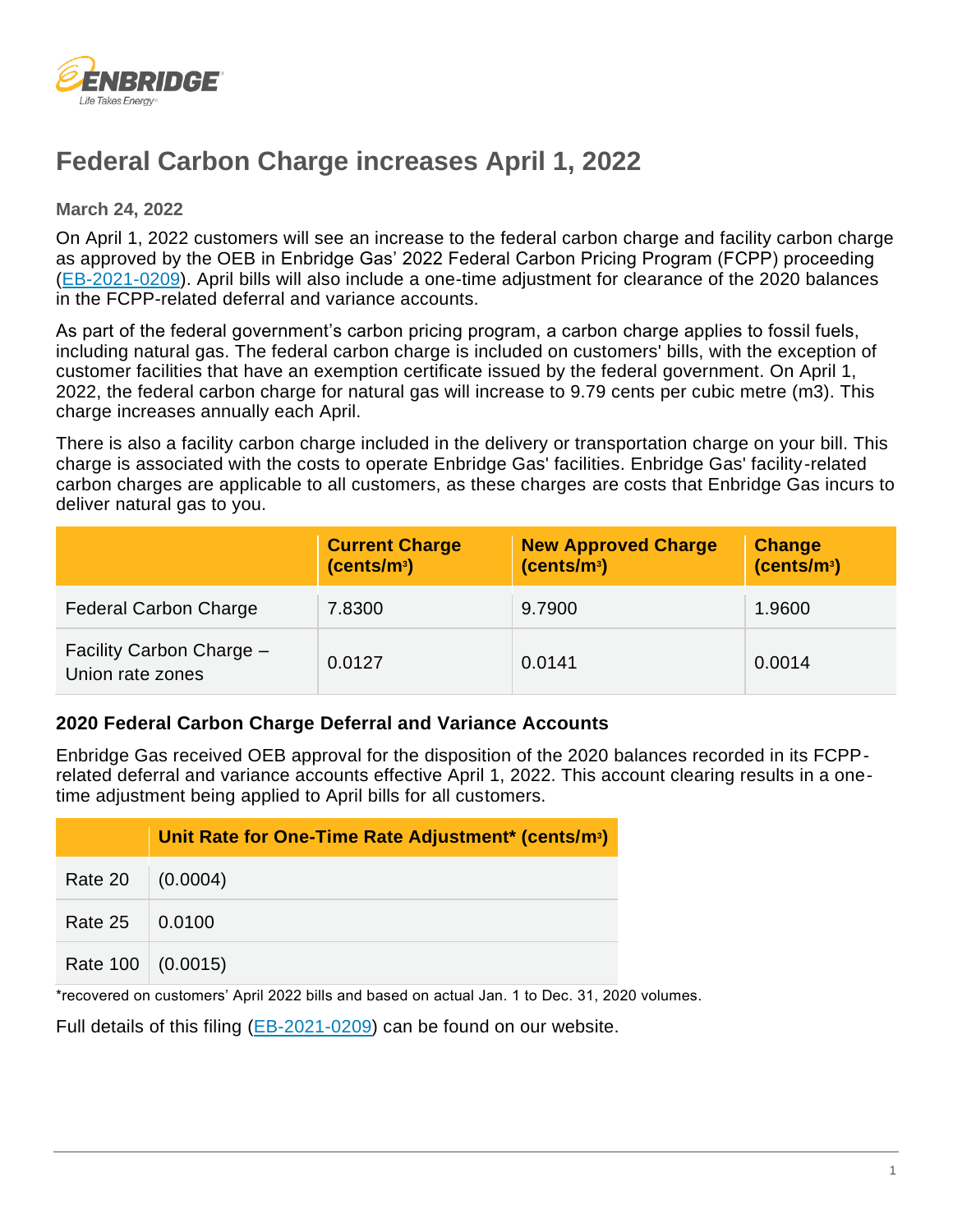

# **Enbridge Gas Receives Ontario Energy Board Approval for Rate Changes Effective April 1, 2022**

Enbridge Gas recently received approval from the Ontario Energy Board (OEB) for rate changes effective April 1, 2022 [\(EB-2022-0089\)](https://www.enbridgegas.com/about-enbridge-gas/regulatory). These changes were proposed to the OEB earlier this month as part of the Quarterly Rate Adjustment Mechanism (QRAM) and approved as filed.

QRAM is the mechanism Enbridge Gas uses to review and adjust our rates for changes in natural gas prices. This is done every three months to reflect ongoing changes in the market price of natural gas and to adjust for the difference between the forecasted price of natural gas and actual price from prior periods.

In addition to updating rates in the Enbridge Gas Distribution (EGD) and Union rate zones in accordance with Enbridge Gas' Board-approved QRAM methodologies, April 1, 2022 rates will also reflect:

- an increase to the federal carbon charge and facility carbon charge as approved by the OEB in Enbridge Gas' 2022 Federal Carbon Pricing Program proceeding [\(EB-2021-0209\)](https://www.enbridgegas.com/about-enbridge-gas/regulatory), and
- the disposal of the 2020 deferral and variance account balances [\(EB-2021-0149\)](https://www.enbridgegas.com/about-enbridge-gas/regulatory). Clearance of these balances will result in a one-time delivery adjustment being applied to bills for all customers who received contract rate delivery services in 2020. For Union North rate zone customers, a one-time gas supply transportation adjustment will also be applied to the bills of customers whom Enbridge Gas provided upstream transportation services in 2020.

More information on the 2020 deferral and variance account balances can be found in our [Feb. 11,](https://www.enbridgegas.com/business-industrial/newsletters/large-volume-customers)  [2022](https://www.enbridgegas.com/business-industrial/newsletters/large-volume-customers) newsletter**.**

**April 2022 QRAM**

## **Delivery Rates**

The following changes to delivery rates reflect quarterly updates to gas costs (compressor fuel, unaccounted for gas, and carrying costs of gas in inventory). This can be found on the "Delivery" line of the invoice.

|                   | <b>Approved Delivery Rate Change* (cents/m<sup>3</sup>)</b> |
|-------------------|-------------------------------------------------------------|
| Rate 20   0.0043  |                                                             |
| Rate 100   0.0001 |                                                             |

\*Excludes approved changes reflecting the 2022 Federal Carbon Pricing Program application (EB-2021-0209).

#### **Rate 01 and Rate 10 Customers**

[Rate 01](https://www.enbridgegas.com/residential/my-account/rates) and [Rate 10](https://www.enbridgegas.com/business-industrial/business/rates) will also be changing effective April 1, 2022. Customers can find current information on these rates on our website or in the notice included with their April bill.

#### **Balancing Transaction Fees**

Balancing transaction fees will be updated effective April 1, 2022. For current rates, please see the [Balancing Transaction Fee Schedule.](https://www.enbridgegas.com/-/media/Extranet-Pages/Business-and-industrial/Commercial-and-Industrial/Large-Volume-Rates-and-Services/Balancing-services/FeeSchedule.ashx?rev=cdd5a7b8f17b48e6a4e9b11685670084&hash=9E501A39377619CA651AB795B0A18F8E)